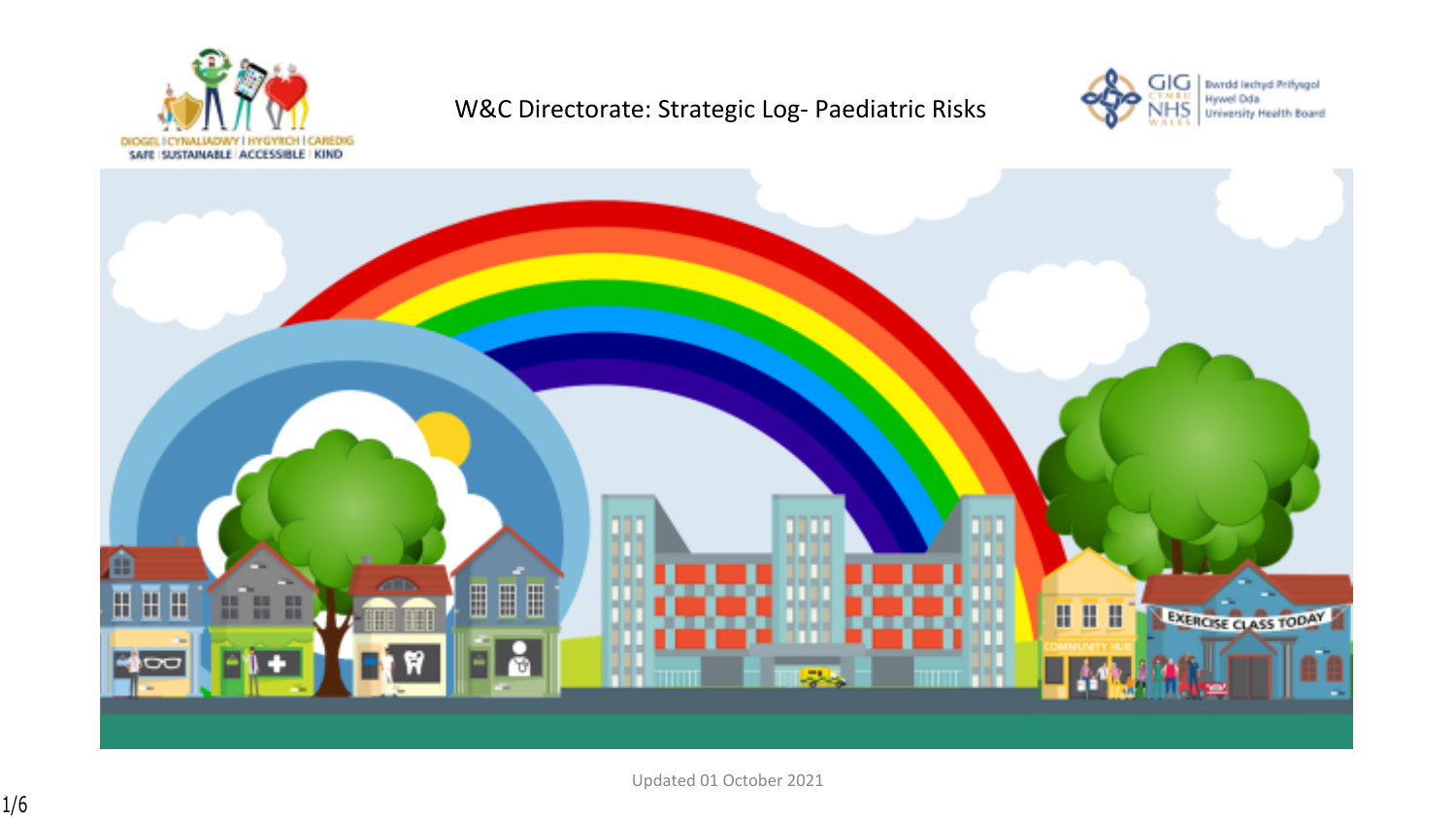



The purpose of this report is to provide the Quality, Safety and Experience Committee (QSEC) with an overview of the strategic risks within the Women and Child Directorate.

By way of assurance, the directorate team is currently reviewing and updating all recorded risks with potential to close where appropriate.

New risks are in the process of being added or completed including:

- Respiratory Syncytial Virus (RSV);
- Intra-speciality communications;
- Pembrokeshire Paediatric pathway (to include transportation).

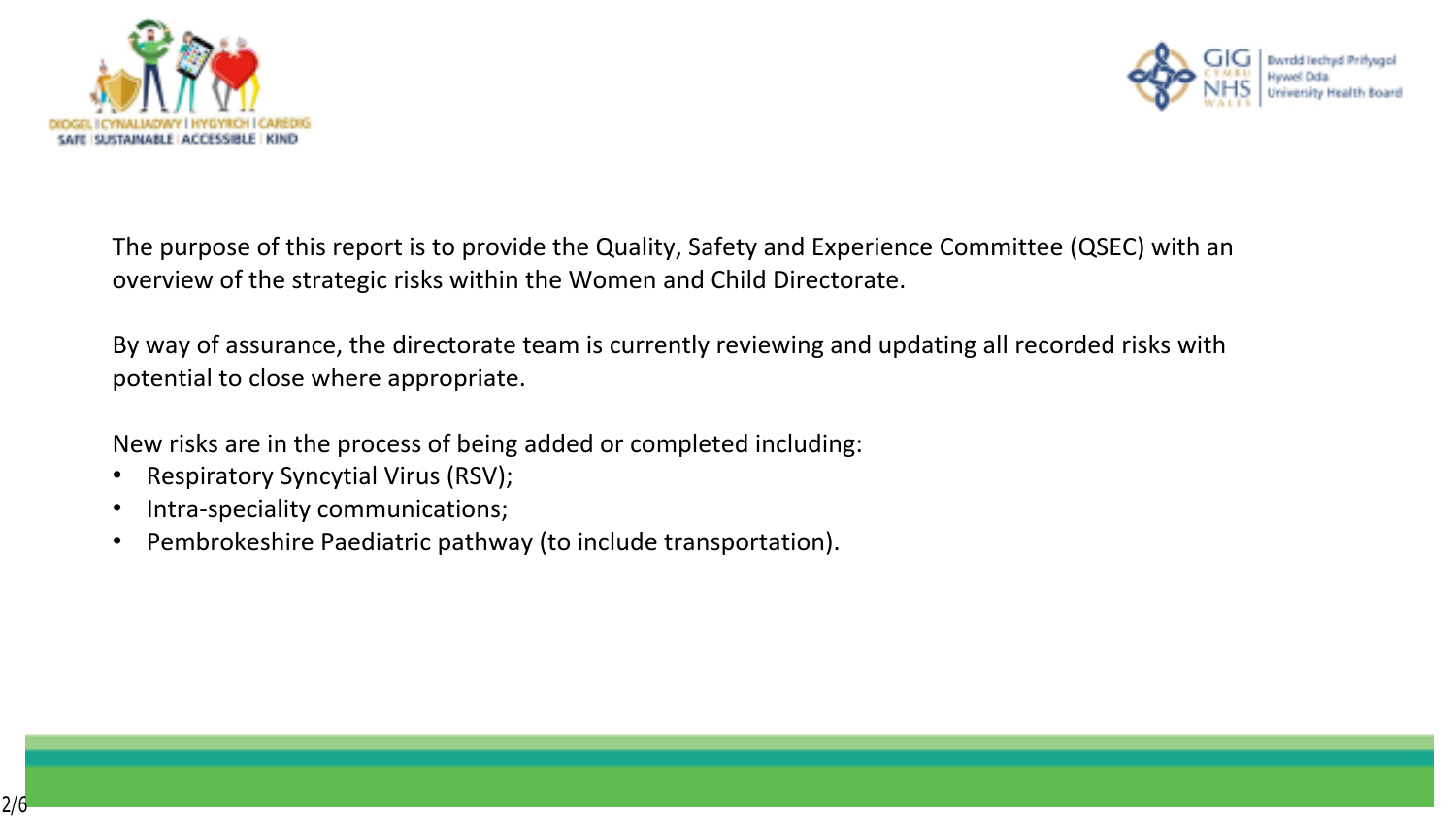



## Directorate Level Risks (above tolerance)

| <b>Risk</b><br><b>Number</b> | <b>Date</b><br><b>Added</b> | Likelihood<br>x Impact | <b>Score</b> | <b>Tolerance</b> | <b>Title</b>                                                                       | <b>Comments</b>           |
|------------------------------|-----------------------------|------------------------|--------------|------------------|------------------------------------------------------------------------------------|---------------------------|
| 1126                         | 01/04/21                    | $2 \times 4$           | 8            | 6                | Phase II delays in completion<br>leading to Supply chain<br>sustainability concern | <b>Nil</b>                |
| 1218                         | 10/09/21                    | 3x4                    | 12           | 6                | RSV risk to service delivery                                                       | <b>Being finalised</b>    |
| 1224                         | 24/09/21                    | $4 \times 3$           | 12           | 6                | Risk to continuing care packages<br>(3 <sup>rd</sup> sector provider fragility)    | <b>Nil</b>                |
| N/A                          | N/A                         | $4 \times 4$           | 16           | 6                | Pembrokeshire Paeds Pathway-<br>temporary service change<br>(Extension)            | In process of being added |
| N/A                          | N/A                         | To be<br>scored        |              |                  | Inter-departmental<br>communications                                               | To be added imminently    |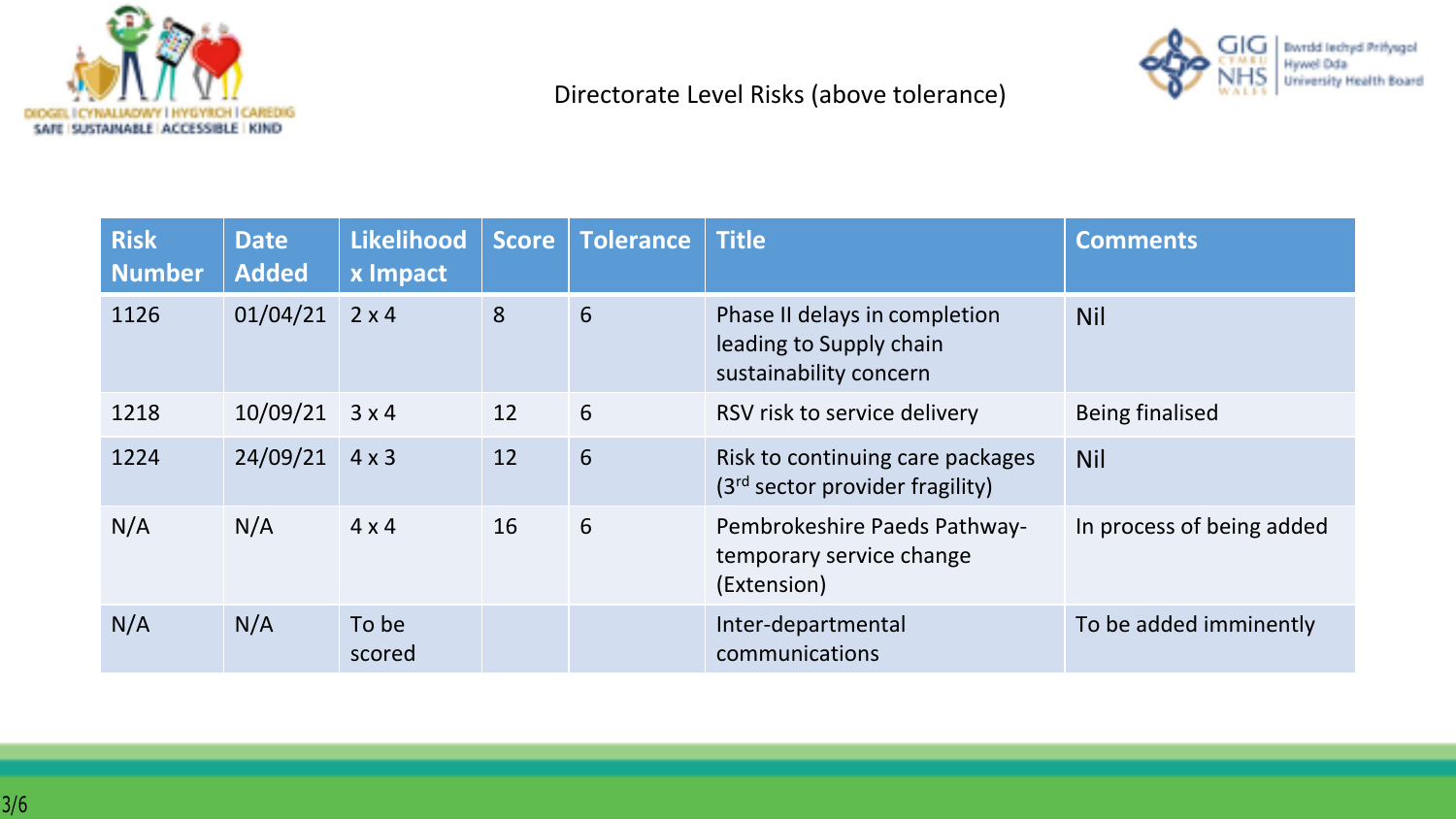| <b>Risk</b><br><b>Number</b> | <b>Date</b><br><b>Added</b> | Likelihood x<br><b>Impact</b> | <b>Score</b> | <b>Tolerance</b> | <b>Title</b>                                                                 | <b>Comments</b>                        |
|------------------------------|-----------------------------|-------------------------------|--------------|------------------|------------------------------------------------------------------------------|----------------------------------------|
| 392                          | 01/02/17                    | 3x4                           | 12           | 6                | Reduction in paeds medical<br>staffing (community)                           | Assessing options inc<br>locum support |
| 294                          | 24/04/17                    | 3x4                           | 12           | 8                | Reduction in paeds nurse<br>staffing (community)                             | <b>IMTP</b>                            |
| 279                          | 01/09/16                    | 3x4                           | 12           | 6                | Access to learning disability<br>services (reduction in LD<br>practitioners) |                                        |
| 860                          | 23/05/19                    | 3x3                           | 9            | 6                | Cilgerran environmental issues                                               | To be updated and<br>new actions added |
| 861                          | 18/07/19                    | 3x3                           | 9            | 6                | Reduction in neonatal nurse<br>staffing                                      | Ongoing recruitment<br>focus           |
| 923                          | 13/05/20                    | 3x3                           | 9            | 6                | Risks from unavailability of F2F<br>mandatory training                       | Under review                           |
| 922                          | 10/02/20                    | $3 \times 2$                  | 6            | 6                | Child Health Dept environmental<br><b>issues</b>                             | Under review-? To<br>close             |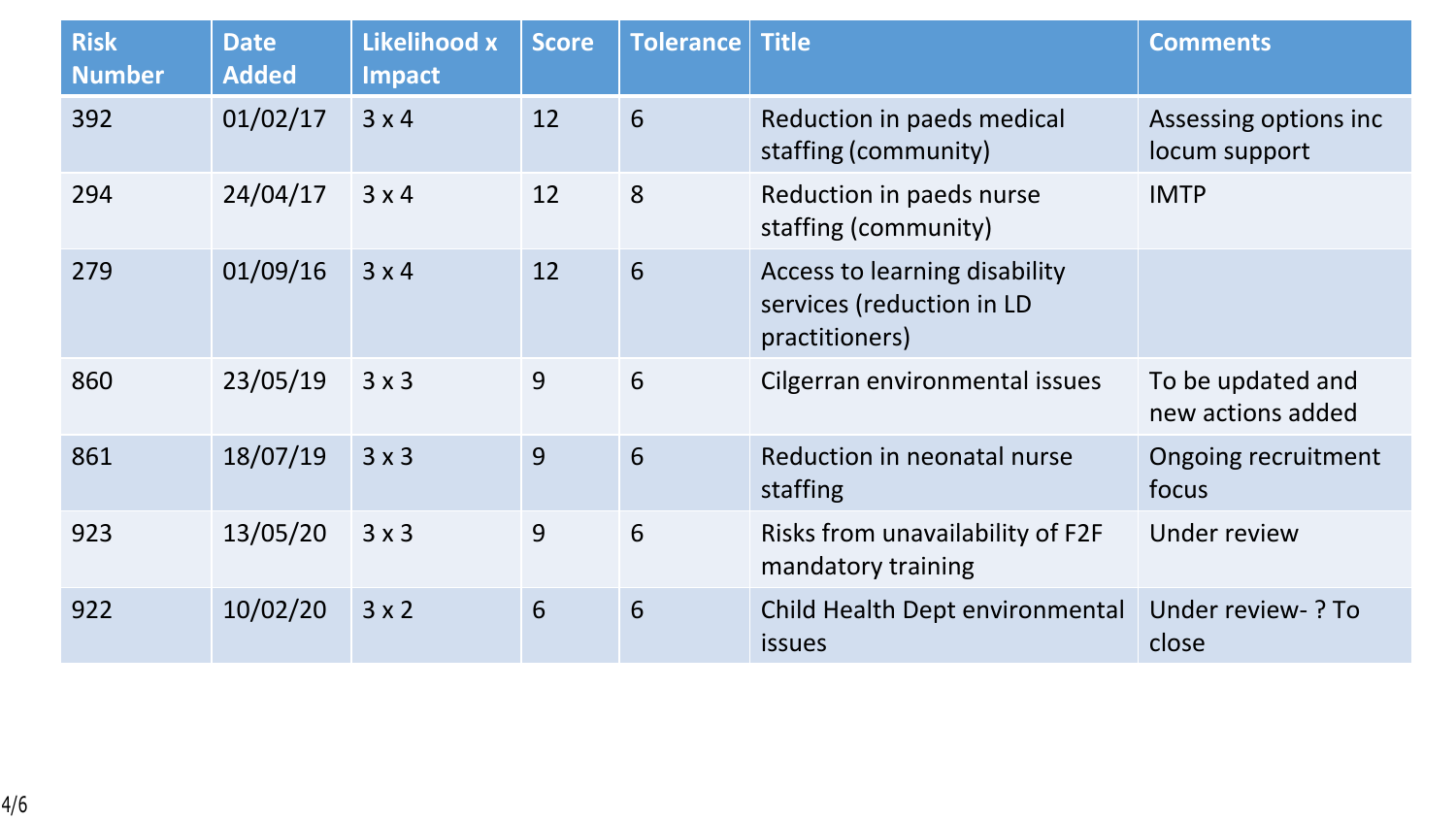



## Mitigations:

- Deep dive of risks that are older than 2020
- Risk is now a standing agenda in the Directorate Q&S monthly forum
- Quality panel with the clinical executives 4rd October 2021
- The Pembrokeshire temporary service change to the paediatric acute service model is under review with reports to be provided to QSEC in December 2021 and a final report to Public Board in Spring 2022.
- The planning for a longer term sustainable solution for the paediatric model in the west of the HB will commence in early 2022.